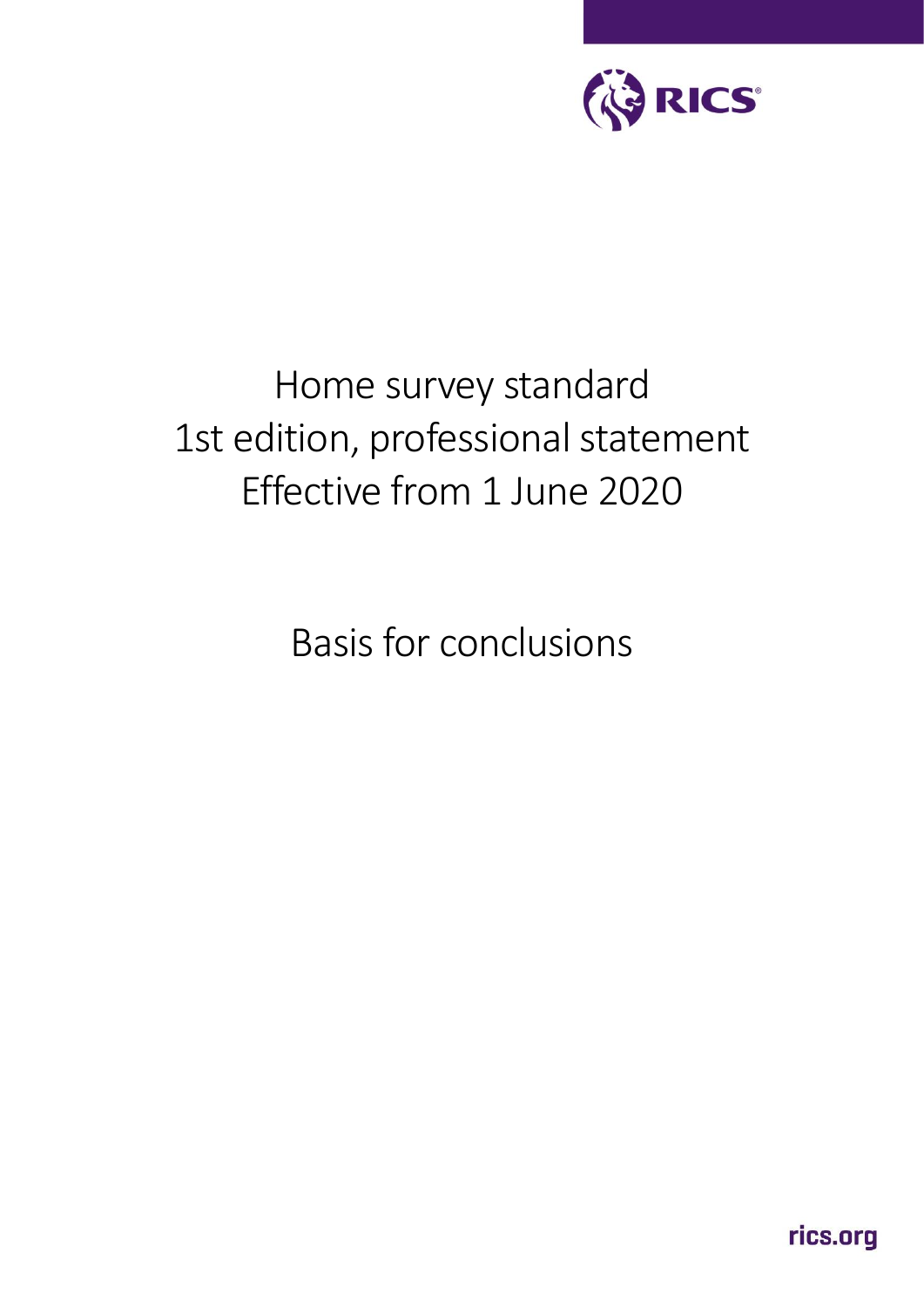

# Project background

There is a plethora of documents, practice statements, guidance and requirements produced by RICS for members and regulated firms delivering condition-based home surveys. Most of the existing guidance is attached a specific product of the RICS Home Survey Product Suite. i.e. Condition Report, HomeBuyer Report, Building Survey.

Based on member, consumer and industry feedback, existing guidance is often confusing, applied inconsistently, and is in urgent need of an update to meet market needs.

In January 2018, RICS formed a technical working group to review the entire home survey guidance suite. The review identified the following risks:

- Standards not being applied consistently.
- Lack of consistency on the service delivered by home survey practitioners to consumers.
- Client complaints/dissatisfaction and consumer needs not being met.
- Lack of consistency in products being developed in the marketplace.
- Lack of clarity on mandatory guidance requirements for delivering home surveys.
- RICS existing guidance not reflecting the evolving role of technology.
- Lack of prominence of professionals' skills and role in the home buying and selling process.
- Consumer confusion on the importance of home surveys; difference between survey and valuation; and the different survey service levels delivered by home survey practitioners.

The review clearly identified the need for a professional statement providing a set of concise mandatory requirements for all RICS members to ensure a consistent approach in serving the changing needs of the market and helping improve the home buying and selling process.

These requirements establish 'benchmarks' around which RICS members and RICS regulated firms can design and deliver services that meet their clients' needs in a changing environment.

This professional statement provides a clear, flexible framework within which RICS members and RICS regulated firms can develop their own services the public can recognise and trust, and are consistent with the high standards expected by RICS.

## Stakeholder engagement

As part of the review, RICS developed an extensive stakeholder engagement strategy to capture insight and consultation feedback from members and industry-wide stakeholders. RICS established leaders' forums to capture the views of lenders, consumers and other relevant sectors. RICS also conducted consumer research to identify what type of information consumers want to see in a condition survey. The stakeholder engagement strategy included:

- **RICS members and regulated firms.** A technical working group comprised of leading firms in residential surveying in the UK and SME/independent practitioners. A Scotland working group was also formed that made up of 95% of the Scottish residential survey market. Extensive engagement with members outside of the working group also took place throughout the standard development process.
- **Consumers**. A consumer focus group was set up with the purpose of capturing insight, supporting the development of the standard, supporting the consultation process and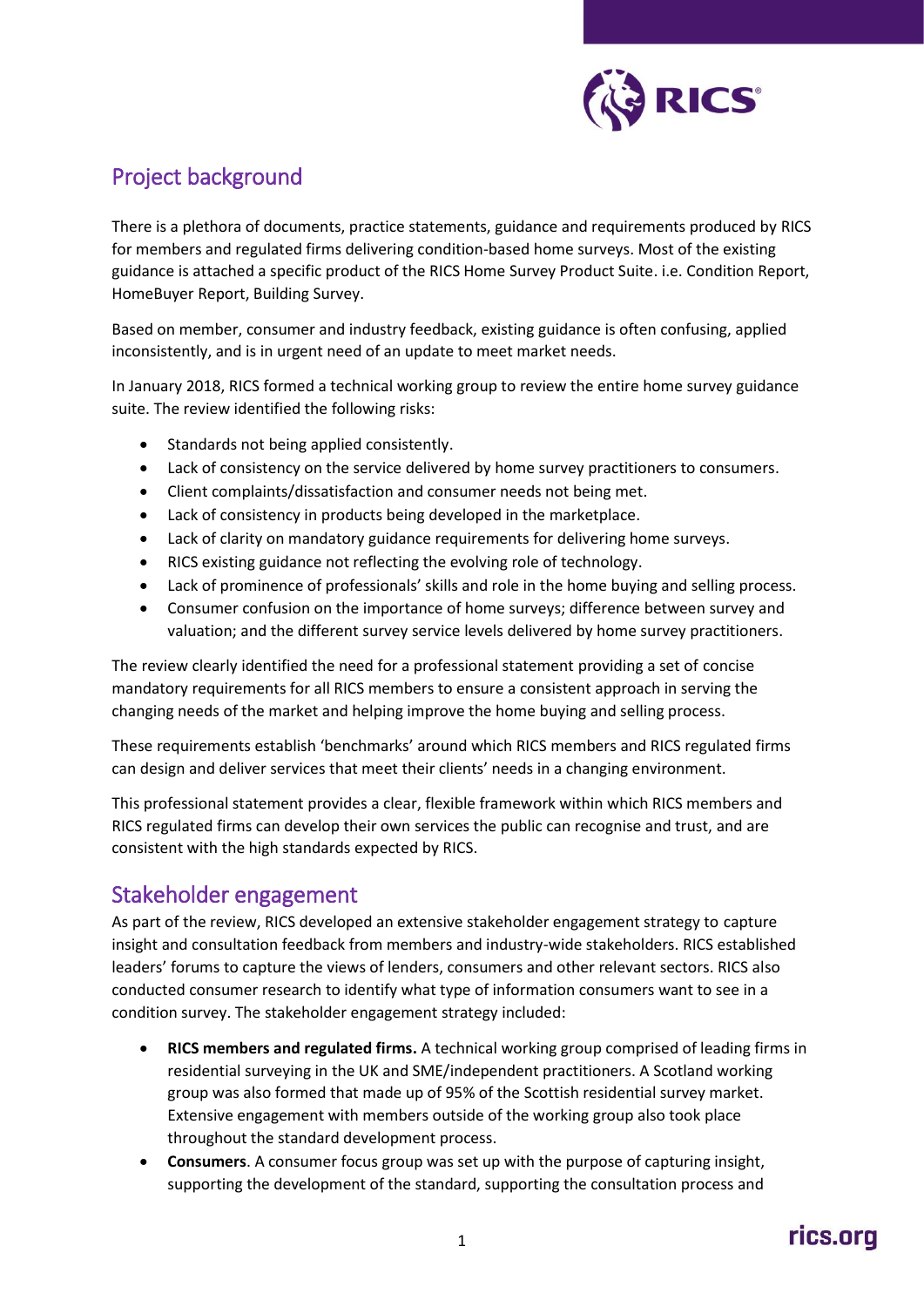

developing education and information tools for consumers in collaboration with consumerfacing organisations.

The group included representation from Which, HOA, National Trading Standards, CEDR, consumer leads and price comparison websites and portals. Key outputs during the consultation included consumer-led content from Phil Spencer.

Prior to consultation, RICS commissioned Comres research on 23-24 February 2019 to further investigate consumer needs. The resulting feedback has been reflected in the professional statement.

- **Legal**. Extensive engagement with the Conveyancing Association, Law Society, SCL, and the addition of three legal experts in the technical working group for comprehensive legal review.
- **Insurance**. RICS engaged with PII experts during the consultation period to explore insurance implications for the standard.
- **Software providers**. Extensive engagement with key tech affiliate programme members delivering software solutions to RICS members and regulated firms to ensure they will adopt this standard in their practices and processes.
- **Lenders**. RICS convened a lenders forum in October 2018 to engage with key national and regional lenders, panel managers and lender organisations such as UK Finance and BSA. The purpose of the forum was to capture insight and ensure consistency in messaging from financial organisations.
- **Professional bodies.** Throughout the development and consultation of the standard, RICS engaged with relevant professional bodies such NAEA Propertymark, Law Society, Conveyancing Association, BSA, UK Finance, RPSA, ISVA and SAVA.
- **Government**. MHCLG launched a home buying and selling guide for consumers this year. RICS contributed to this, to ensure RICS members are referenced in consumer guidance.
- **Home Buying and Selling Group.** As part of our stakeholder engagement strategy for the *Home survey standard*, RICS is supporting the HBSG group in the capacity of the group secretariat. The group's aim is to improve the home buying and selling process for consumers by convening different sectors, private and association/member groups, working together alongside the Ministry of Housing, Community & Local Government (MHCLG).

The professional statement technical working group includes representatives of a number of key stakeholders in the residential sector including corporate member firms, SME practitioners and legal experts. Firm and member representation ranged from SME practitioners through to the large corporates such as Legal & General, Connells, e.surv, SDL and Countrywide. The working group chair is Paul Cutbill, Professional Development Director at Countrywide Surveying Services.

The technical author for the professional statement is Phil Parnham, Director at BlueBox Partners.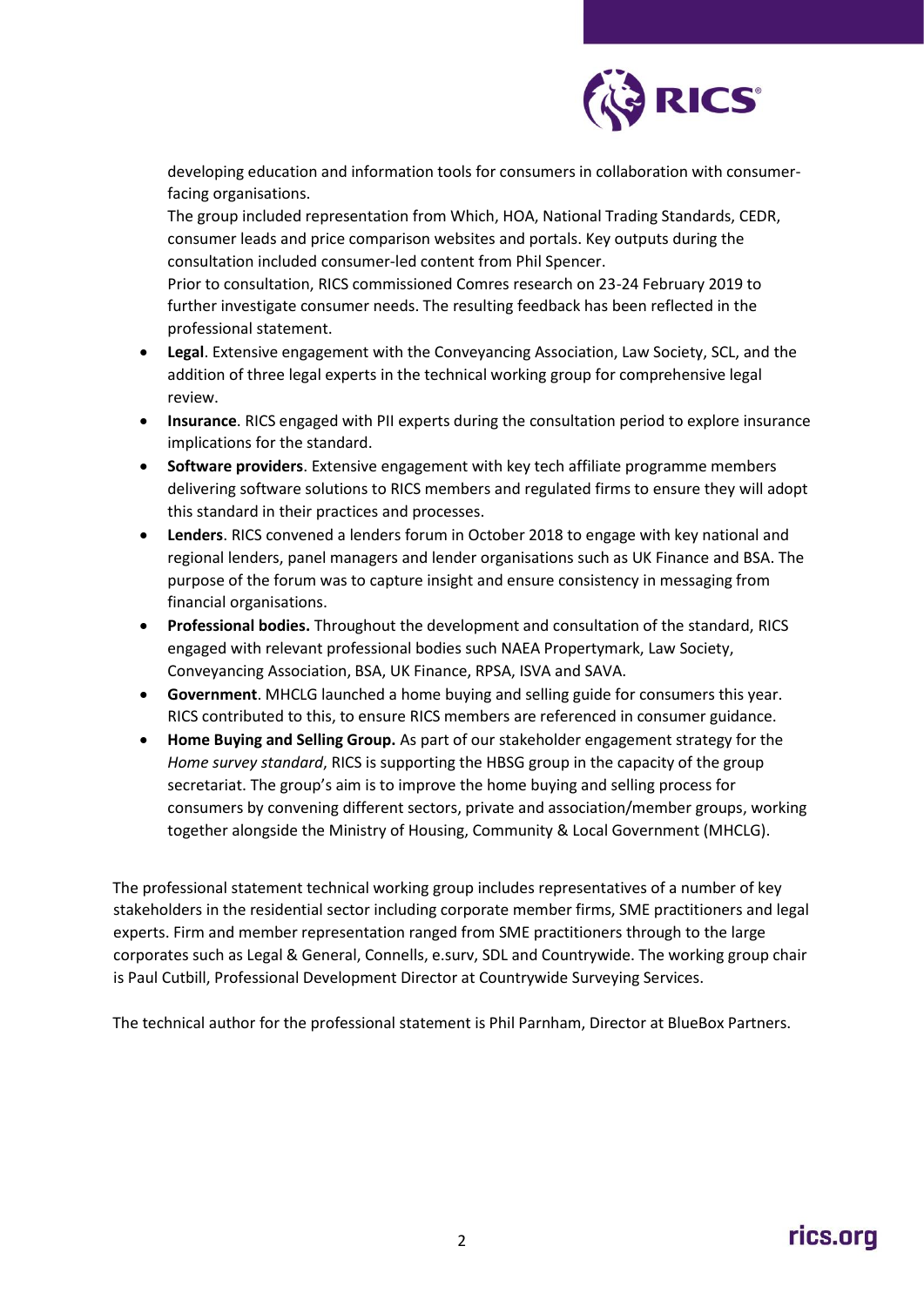

## Consultation process

As part of the consultation process RICS engaged extensively with members and all stakeholder groups identified above by hosting a series of forums, meetings and one-to-one discussions at engagement events and virtually throughout the UK, attended by a member (SME and corporate), legal, insurance software solution providers and industry bodies, to capture insight and work through any issues identified at consultation.

The matters identified were in line with the broad consultation themes (as highlighted in the table below) and emphasised the need for supporting materials, appropriate training and consumer education to accompany the professional statement.

### Consultation responses

The public consultation opened on 29 April 2019 and closed on 31 August 2019. For the first time, RICS included two targeted questionnaires; one for consumers and one for industry.

The consultation document was downloaded 772 times.

149 comments were received via the traditional iconsult platform. 169 responses were received for the targeted questionnaires; 103 industry/ 66 consumer comments.

136 comments were received via email, outside of the formal consultation channels. These responses were collated and also considered by the working group.

A number of responses on single or multiple points were received from individuals, firms and other organisations containing some very constructive observations.

Key RICS stakeholder organisation wide responses received included Countrywide Surveying Services, e.surv, SDL, L&G Surveying Services, Allied Surveyors, Connells Survey & Valuation and a large number of responses from SME and sole practitioners. We also had a considerably large number of responses from individual consumers.

Responses were received from relevant industry organisations such as SAVA, ISVA, CILEX, CIAT, and RPSA.

Responses from key stakeholders have provided positive sentiments for RICS demonstrating real effort in addressing consumer requirements as part of the home buying and selling process. Member consultation feedback has been generally positive with members largely agreeing that something needed to be done to improve the client experience with home survey services delivered by RICS members and regulated firms.

#### **Member responses through the formal consultation channel:**

*''The standard as set out will, in my opinion, bring greater clarity and understanding to the client regarding the condition of residential property*.''

*'' It clarifies what is expected of RICS members who carry out home surveys.''*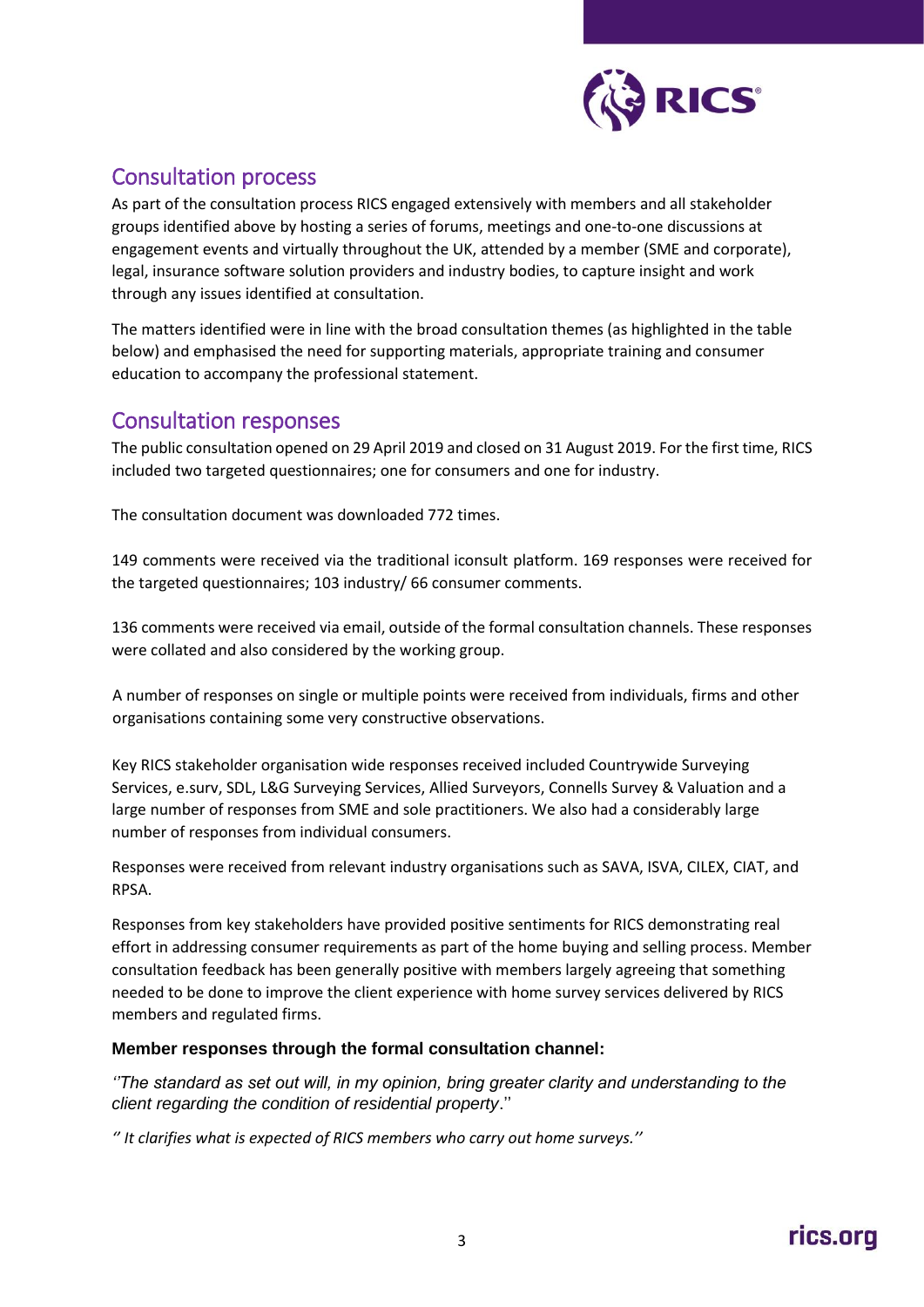

''Positive in that the new standard comprises a useful and cohesive tool to assist in the more efficient and professional delivery of residential condition surveys the scope and content of which are easier for clients to understand.''

''This is a great move forward, few more steps and it could make a massive difference to housing stock.''

*''Greater emphasis will be placed on consumer clarity and product awareness which is greatly needed''.*

#### **Other industry responses through the formal consultation channel:**

*''We support the Standard insofar as it will enhance clarity and drive improved performance of surveying activities''*

*''The steps outlined in the Home Survey Standard will effectively benchmark performance and will alleviate the confusion that potential homeowners experience in relation to the purpose and range of available surveys.''*

#### **Consumer responses:**

*''The standard makes clearer the importance of getting surveys right and the need for good communication.''*

*''It allows greater clarity in deciding which survey to have on a property''.*

*''Ideally it will make it easier for a client and surveyors to communicate any issues or concerns.''*

*''The standard helps with consistency across the industry which I think is important and ensuring quality, safe homes for people to live in. I think this especially applies to the renting sector.''* 

The standard has received support to date with large firms and SMEs embracing the professional statement. Leading firms are already adopting its proposed principles to develop their own consumer- led products such as L&G Surveying Services, Countrywide Surveying Services and Nationwide, as well as software firms publicly declaring their support for the standard e.g. Landmark. Other professional bodies have agreed to support communication activities for the standard.

Throughout the consultation process and indeed going forward, RICS will continue to work with key industry stakeholders, members, consumer groups, government and relevant industry bodies to ensure consumer education is enhanced and the importance of condition surveys in creating trust and confidence for consumers is elevated.

This basis for conclusion document focusses only on the more significant changes made, but a number of minor textual refinements put forward by respondents have also been adopted, which improve the overall clarity. RICS is grateful to all those who responded.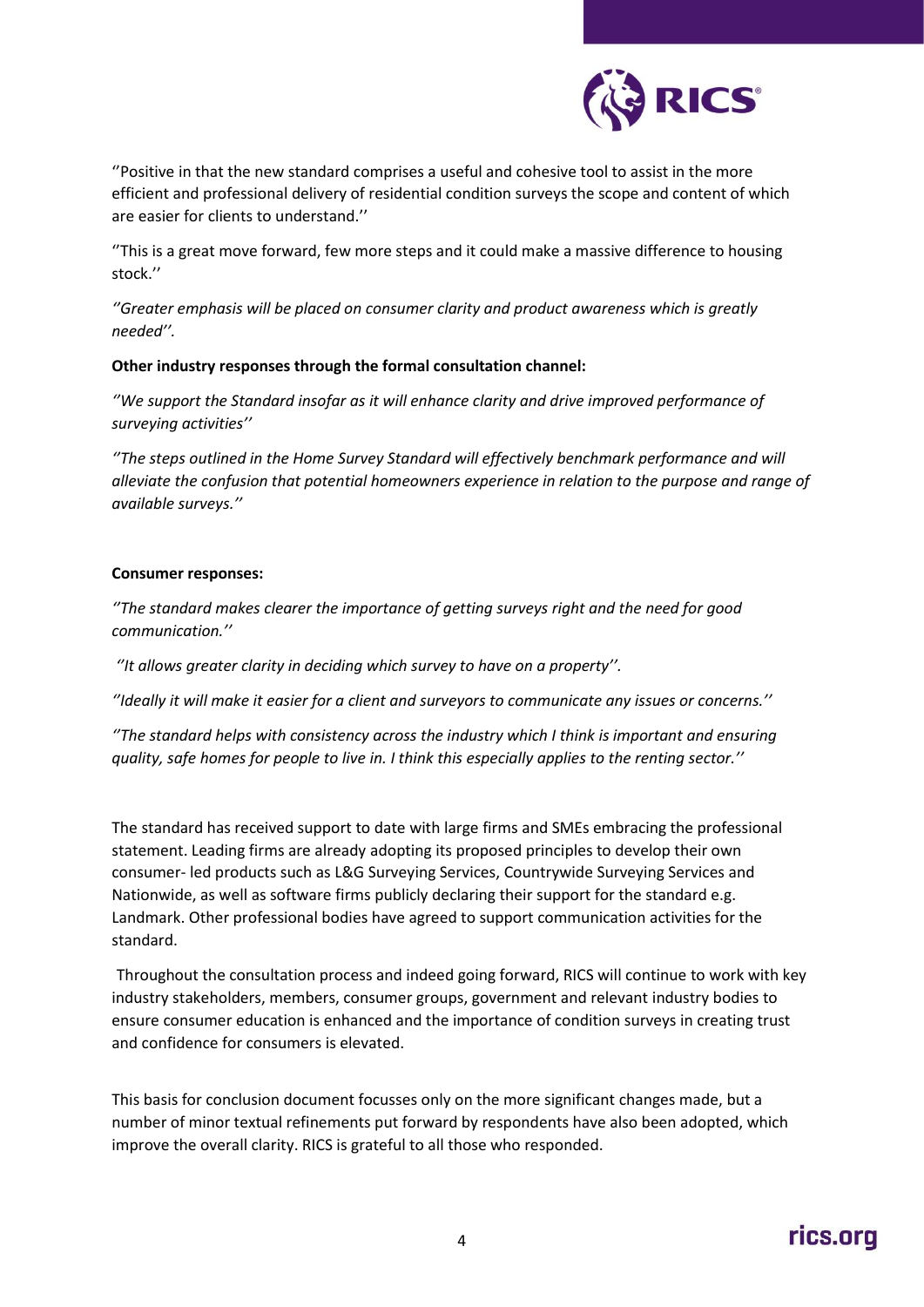

# RICS and working group response

| <b>Feedback theme</b> | <b>RICS and working group response</b>                                               |
|-----------------------|--------------------------------------------------------------------------------------|
| Further reading/      | <b>Consultation comment(s)</b>                                                       |
| training/             | 1) A request for additional reading and training materials, supporting materials     |
| supporting            | and consumer education outputs to support the adoption of the professional           |
| materials             | statement.                                                                           |
|                       | During the engagement process, member firms and software solution providers<br>2)    |
|                       | as well as many SME firms noted they have sufficient processes in place and          |
|                       | most elements are already implemented, though would welcome any                      |
|                       | additional support provided by RICS.                                                 |
|                       | <b>RICS response</b>                                                                 |
|                       | 1) RICS will be developing supporting materials for members and regulated firms      |
|                       | in the following areas:                                                              |
|                       | terms of engagement templates<br>$\circ$                                             |
|                       | pre-inspection check lists<br>$\circ$                                                |
|                       | scope of inspection and benchmarking assets<br>$\circ$                               |
|                       | list of equipment.<br>$\circ$                                                        |
|                       | Form templates will be redesigned to capture consumer requirements and<br>2)         |
|                       | offered to members to utilise for their services.                                    |
|                       | Brand devices to benchmark services will be developed to support members in<br>3)    |
|                       | benchmarking their service levels and marketing those effectively to                 |
|                       | consumers.                                                                           |
|                       | RICS training and conferences teams are developing a suite of products, from<br>4)   |
|                       | online/face to face training through to incorporation into conference                |
|                       | programming and the RICS CPD foundation.                                             |
|                       | RICS is also reviewing the RICSfirms site to update all consumer<br>$\circ$          |
|                       | content.                                                                             |
|                       | RICS will be developing member facing consumer education materials<br>$\circ$        |
|                       | to support members in marketing their services.                                      |
|                       | The working group agreed that supporting materials would be the<br>$\circ$           |
|                       | most appropriate place to incorporate updates in technology, updates                 |
|                       | to equipment lists and interactive tools as the statement is intended to             |
|                       | be high level and not the appropriate approach for this content,                     |
|                       | whereas supporting materials, content and training can be targeted to                |
|                       | sector/regions, and also revised with greater ease than the formal                   |
|                       | process of amending the statement.                                                   |
|                       | All members and regulated firms, regardless of firm size/<br>$\circ$                 |
|                       | location/service will have access to a variety of educational                        |
|                       | opportunities and supporting materials.                                              |
| <b>Home Survey</b>    | <b>Consultation comment(s)</b>                                                       |
| <b>Standard scope</b> | 'Whether this PS applies to all undertaking residential surveys, regardless of<br>1) |
|                       | output format, should be made crystal clear.'                                        |
|                       | <b>RICS response</b>                                                                 |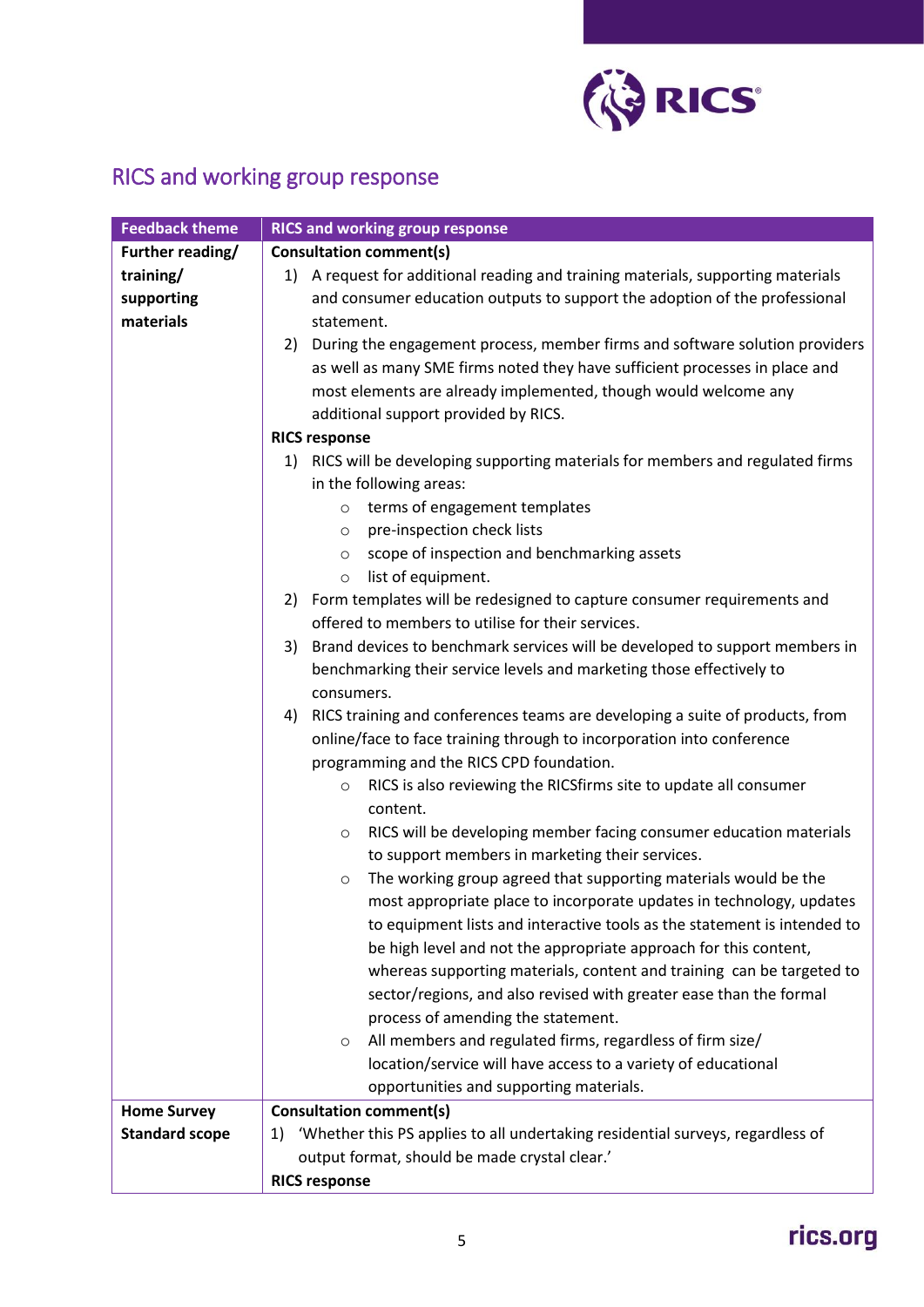

|                        | This has been clearly expressed on 1.1 Overview section of the standard:               |
|------------------------|----------------------------------------------------------------------------------------|
|                        | 'To enable RICS members and regulated firms to adapt and innovate, RICS                |
|                        | intends for this professional statement to provide a clear, flexible framework         |
|                        | within which RICS members and RICS regulated firms can develop their own               |
|                        | services the public can recognise and trust, that are consistent with the high         |
|                        | standards expected by RICS'.                                                           |
|                        | <b>Consultation comment(s)</b>                                                         |
|                        | 'As an independent building surveyor, I am often asked to provide 'non-standard'<br>2) |
|                        | reports for purchasers of properties. This can include specific defect analysis, or    |
|                        | perhaps an elemental report (only reporting on certain elements). The reasons a        |
|                        | client may require something less than a 'full' report are numerous. What is not       |
|                        | clear is whether this PS will apply to any and all forms of 'survey' report for        |
|                        | residential property purchasers.'                                                      |
|                        | <b>RICS response</b>                                                                   |
|                        | A line has been added on the document on 1.2 Scope to clarify 'Residential property    |
|                        | surveys':                                                                              |
|                        | 'A residential property survey comprises an inspection, report and advice of           |
|                        | the condition of residential property'.                                                |
|                        | <b>Consultation comment(s)</b>                                                         |
|                        | 'It seems contradictory to state in the first paragraph of this section that "<br>3)   |
|                        | although some additional matters may be included" and then list items                  |
|                        | (environmental matters, legal issues) which under Sections 3 and 3.1 are then          |
|                        | specified as mandatory parts of the investigation. They cannot be expressed as         |
|                        | optional here and then be made mandatory later.'                                       |
|                        | <b>RICS response</b>                                                                   |
|                        | The working group agreed to substitute 'may' with 'should' as seen on section 1.2:     |
|                        | 'The primary purpose of such surveys is to consider a property as a physical           |
|                        | asset, although some additional matters should be included'.                           |
| <b>Home Reports in</b> | <b>Consultation comment(s)</b>                                                         |
| <b>Scotland</b>        | 1) 'The need for clarity isn't as big an issue in Scotland because we have "The Home   |
|                        | Report" which contains a very clearly defined "Single Survey".                         |
|                        | In effect Scotland has already "clarified" the standards and therefore the "Home       |
|                        | Survey Standard" draft must make this clear to readers outwith Scotland who may        |
|                        | not understand fully the DNA of "The Home Report". I do not think it achieves this in  |
|                        | its current form.'                                                                     |
|                        | <b>RICS response</b>                                                                   |
|                        | A separate chapter set out in the document highlights the Home Report in<br>1)         |
|                        | Scotland. Although the scope of this professional statement covers condition-          |
|                        | based residential surveys at all service levels, the Home Report is a prescribed       |
|                        | document in Scottish legislation. As such, Scottish legislation takes precedence       |
|                        | over all other requirements within this professional statement. RICS convened a        |
|                        | working group comprised of professionals practicing in Scotland to ensure Home         |
|                        | Report and Single Survey differentiations are effectively addressed throughout         |
|                        | the document.                                                                          |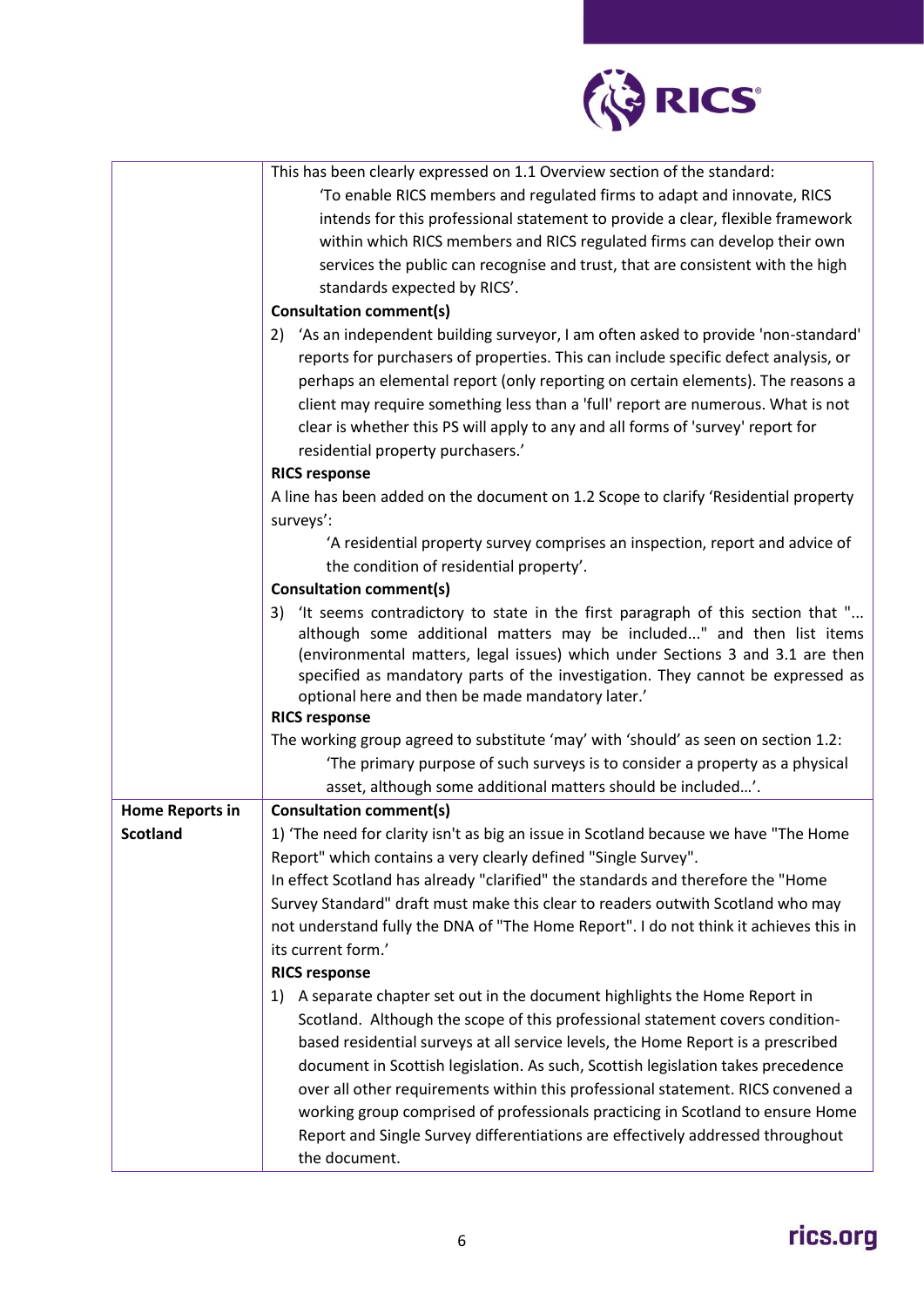

|                | In addition, RICS instructed a legal expert to review the document in its entirety.<br>2) |
|----------------|-------------------------------------------------------------------------------------------|
|                | Variations have been effectively identified and final amends made to the                  |
|                | document made on the following:                                                           |
|                | 1.3 Home Report in Scotland                                                               |
|                | Legislation in force has been highlighted: The Home Report is a prescribed<br>$\circ$     |
|                | document under the Housing (Scotland) Act 2006 and the Housing (Scotland)                 |
|                | Act 2006 (Prescribed Documents) Regulations 2008 and as such it cannot be                 |
|                | varied.                                                                                   |
|                | Second point was removed following legal review. The Home Report is<br>$\circ$            |
|                | mandatory, but it does not follow that there is no need for an explanation to             |
|                | clients. A prospective purchaser could still choose to instruct their own                 |
|                | report.                                                                                   |
|                | 3.4.1 Specific inspection details                                                         |
|                | For the Home Report, the client will be the vendor. The prospective<br>$\circ$            |
|                | purchasers will need to know any limitations to the inspection.                           |
|                | 4.11 Service completion                                                                   |
|                | A legal liability may extend up to a maximum of 15 years in England and<br>$\circ$        |
|                | Wales. In Scotland legal liability will extend for five years from the date of the        |
|                | valuation but may be longer in some circumstances. Refer to Risk, liability               |
|                | and insurance in valuation work (2nd edition), RICS guidance note for further             |
|                | guidance.                                                                                 |
|                | 3) RICS will be developing specific technical guidance for members delivering Single      |
|                | Surveys and Home Reports in Scotland in 2020.                                             |
| Glossary       | <b>Consultation comment(s)</b>                                                            |
|                | A number of comments were received from stakeholders requesting clarity on the            |
|                | definitions used in the Glossary.                                                         |
|                | <b>RICS response</b>                                                                      |
|                | RICS have reviewed the glossary to ensure that the definitions are fit for purpose and    |
|                | regulatable, and ensure all terms are relevant for RICS members and/or regulated          |
|                | firms.                                                                                    |
|                | Clarity and consistency of terms has been enhanced throughout. For example, the           |
|                | term 'dilapidated' referring to property condition has now been replaced with             |
|                | 'neglected' and is consistent throughout.                                                 |
| Setting up the | <b>Consultation comment(s)</b>                                                            |
| service        | 1) Comments received on 2.1 Conflicts of Interest.                                        |
|                | <b>RICS response</b>                                                                      |
|                | This professional statement appropriately refers members and regulated firms to the       |
|                | International Ethics Standards, RICS Valuation Standards, RICS Rules of Conduct and       |
|                | Conflicts of interest professional statement to highlight that members and firms must     |
|                | declare any potential conflict and be transparent and open with their clients on          |
|                | referral fees and conflict of interest.                                                   |
|                | <b>Consultation comment(s)</b>                                                            |
|                | 2) Comments received re Qualification and competence.                                     |
|                | <b>RICS response</b>                                                                      |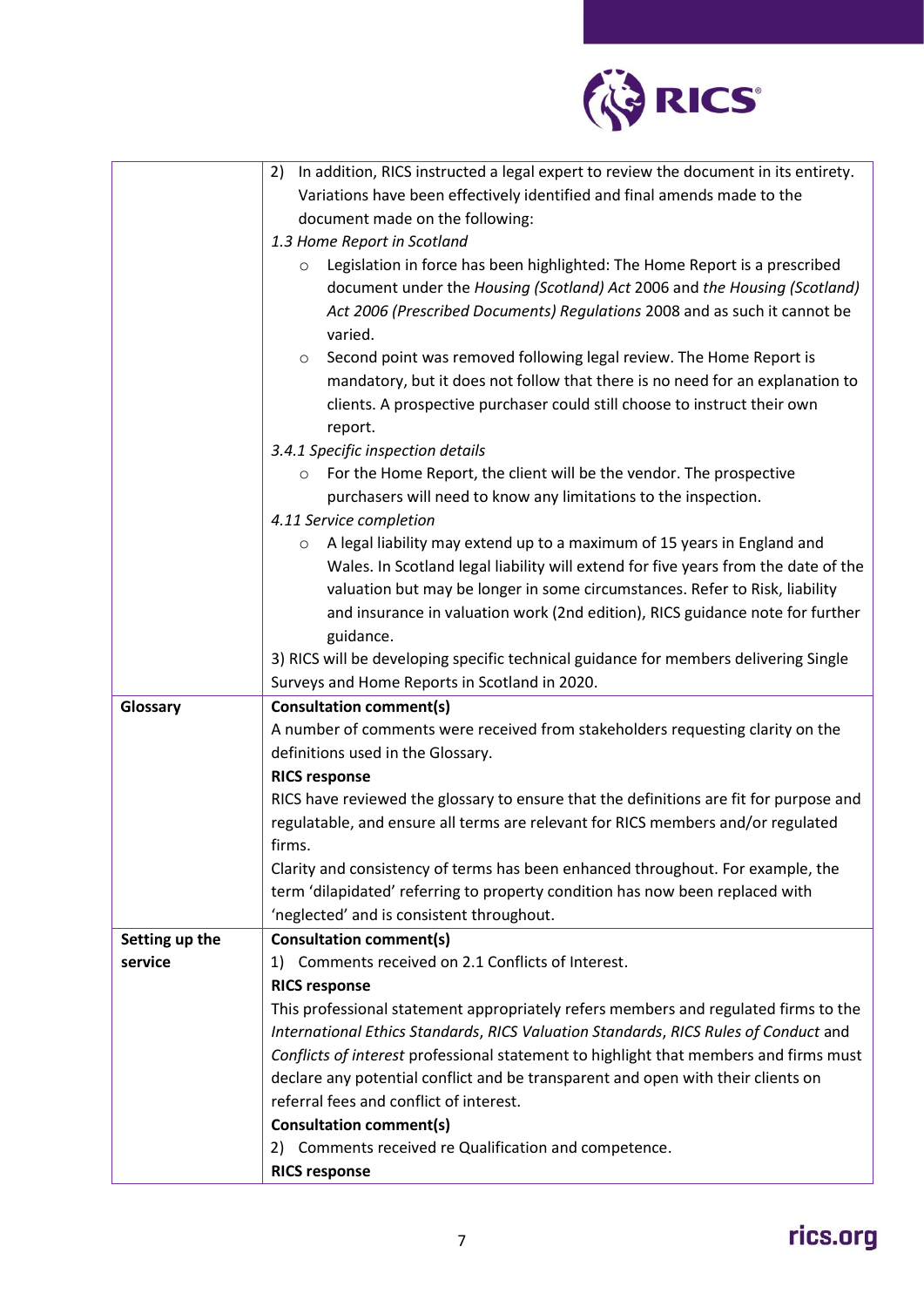

RICS agree that clarity should be provided within the statement and 'competence' has been replaced by 'experience', highlighted in 2.2 Qualifications and experience In addition, a 'must' has been highlighted:

'Where appropriate, the RICS member must decline the instruction if the subject property type is beyond their knowledge and skill level.'

#### **Consultation comment(s)**

3) Comments received re knowledge of locality and nature of subject property type. **RICS response**

These suggestions have been added to the document and references to 'subject property type' have been made, for example in 2.3 Knowledge of locality and nature of property, including:

- o an awareness of the main principles of modern methods of construction
- o the location of listed buildings and conservation areas/historic centres, the implications of these designations especially in relation to legislation that affect repair and improvement work
- o a basic understanding of the types of tenure for the subject property. In addition, a 'must' has been highlighted:

'Where appropriate, the RICS member must decline the instruction if the subject property type is beyond their knowledge and skill level.'

#### **Consultation comment(s)**

4) Comment on accessibility of the report

#### **RICS response**

RICS agreed amends to emphasise accessibility requirements.

#### **Consultation comment(s)**

5) Comment received re client liaison concerning clarity.

#### **RICS response**

RICS amended section 2.4 to include the additional points:

- o agree the report format and method of delivery
- $\circ$  explain the intended future use of the property (for example Buy to Let).

In addition, the following has been amended:

'Where the RICS member finds the instruction is not suitable, the client should be given the reasons why and advised on the appropriate level of service.'

#### **Consultation comment**

6) Comment received re levels of service and terms of engagement:

'Surely, rather than "most importantly, in their terms of engagement" it should read "must be in their terms of engagement"?'

#### **RICS response**

Working group amends applied to section 2.5:

'The 'equivalent level' definition should be included on the RICS member's website, in their standard literature and in their terms of engagement.'

#### **Consultation comment**

7) Comment received re leaseholds and other tenures:

'Some of the matters raised here could apply to Freehold properties. I am thinking of situations where there might be shared services or some common areas or grounds. This can apply to some converted properties and/or where there are Flying Freeholds;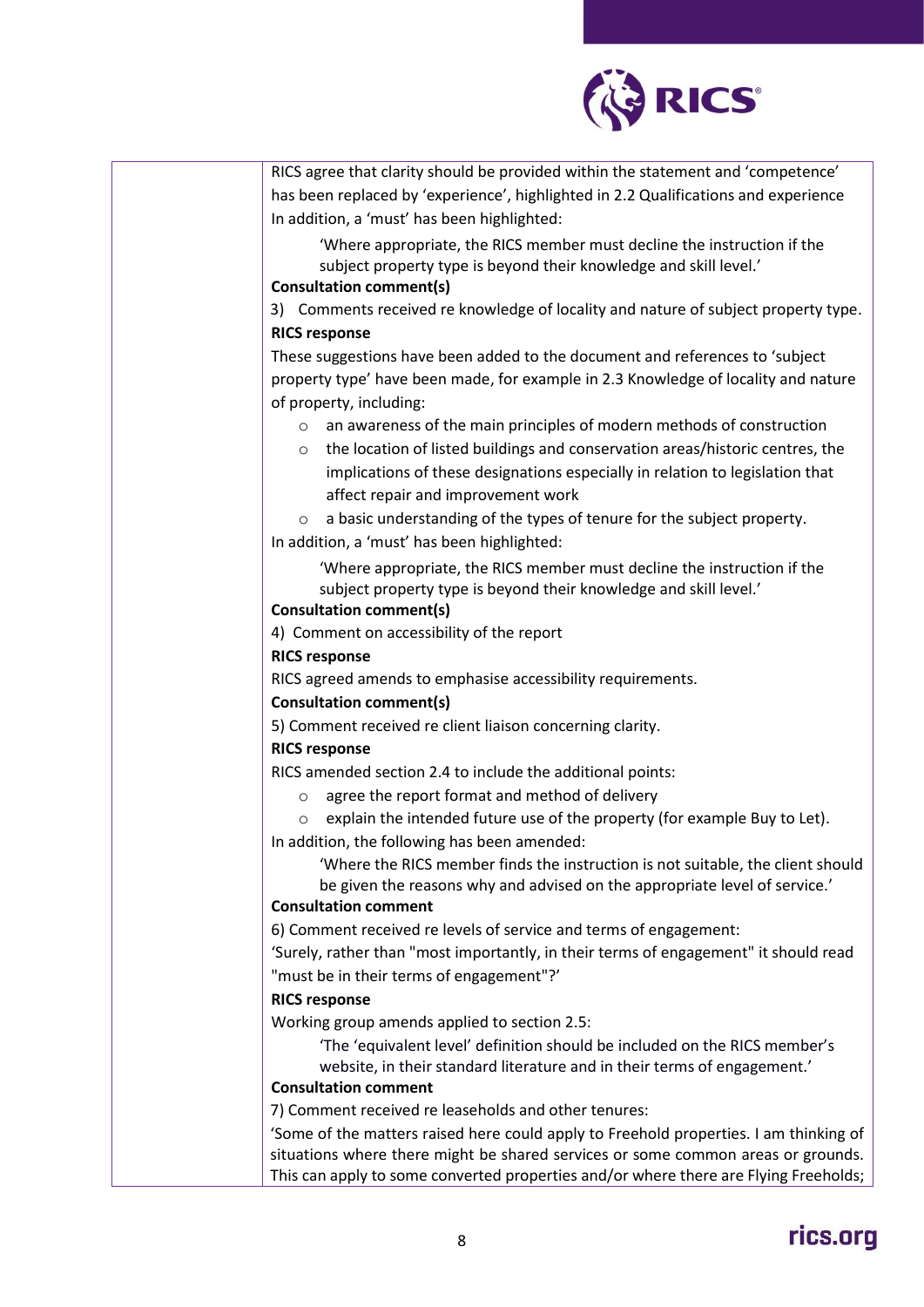

|                  | particularly relevant with older properties or those in older town centres. Should such       |
|------------------|-----------------------------------------------------------------------------------------------|
|                  | be referred to here or elsewhere in the PS?'                                                  |
|                  | <b>RICS response</b>                                                                          |
|                  | Amends applied to section 2.7.                                                                |
| Carrying out the | <b>Consultation comment(s)</b>                                                                |
| service          | 1) Comments received re locality.                                                             |
|                  | <b>RICS response</b>                                                                          |
|                  | The paragraph has been amended in response to comments received. Points from                  |
|                  | this section have been moved to appendix C: Knowledge of general environmental                |
|                  | issues in a locality, as seen in 3.1:                                                         |
|                  | 'Desktop research should include information about the general environment,                   |
|                  | neighbourhood and subject property as described in appendix C.'                               |
|                  | <b>Consultation comment(s)</b>                                                                |
|                  | 2) Comments received re information from property owners/agents:                              |
|                  | 'This section needs qualifying with a 'where practical' as a minimum and ideally              |
|                  | excluding totally as for the most part it is not realistically do able on a cost-             |
|                  | effective basis AND it is info that should be obtained by the legal advisor in any<br>event'. |
|                  | <b>RICS response</b>                                                                          |
|                  | RICS has added 'Where relevant and practical, the owner and/or seller or their agent          |
|                  | should be asked to provide appropriate information' to section 3.2.                           |
|                  | <b>Consultation comment(s)</b>                                                                |
|                  | 3) Comments received re equipment lists.                                                      |
|                  | <b>RICS response</b>                                                                          |
|                  | RICS agree that the overriding needed to be less prescriptive. This high-level standard       |
|                  | emphasises the requirement for RICS members and RICS regulated firms to have                  |
|                  | access to suitable equipment to complete the service as seen in section 3.3.                  |
|                  | RICS will be developing supporting materials that are interactive and easily updated          |
|                  | to reflect technological change and client requirements. This will include most widely        |
|                  | utilised equipment lists.                                                                     |
|                  | <b>Consultation comment(s)</b>                                                                |
|                  | Comments received re specific inspection details and recording information.<br>4)             |
|                  | <b>RICS response</b>                                                                          |
|                  | An addition has been made on section 3.4.1.                                                   |
|                  | Due to feedback on technology advances on photographs, the last bullet point on               |
|                  | 3.4.3 has been modified to:                                                                   |
|                  | 'Appropriate dimensions and diagrams, sketch plans, and any images                            |
|                  | captured during the inspection'.                                                              |
| The report       | <b>Consultation comment(s)</b>                                                                |
|                  | Comments received re level specific reporting.<br>1)                                          |
|                  | <b>RICS response</b>                                                                          |
|                  | In response to comments, the working group agreed to add to 4.3.2:                            |
|                  | 'Material defects should be described and the identifiable risk of those that                 |
|                  | may be hidden should be stated.'                                                              |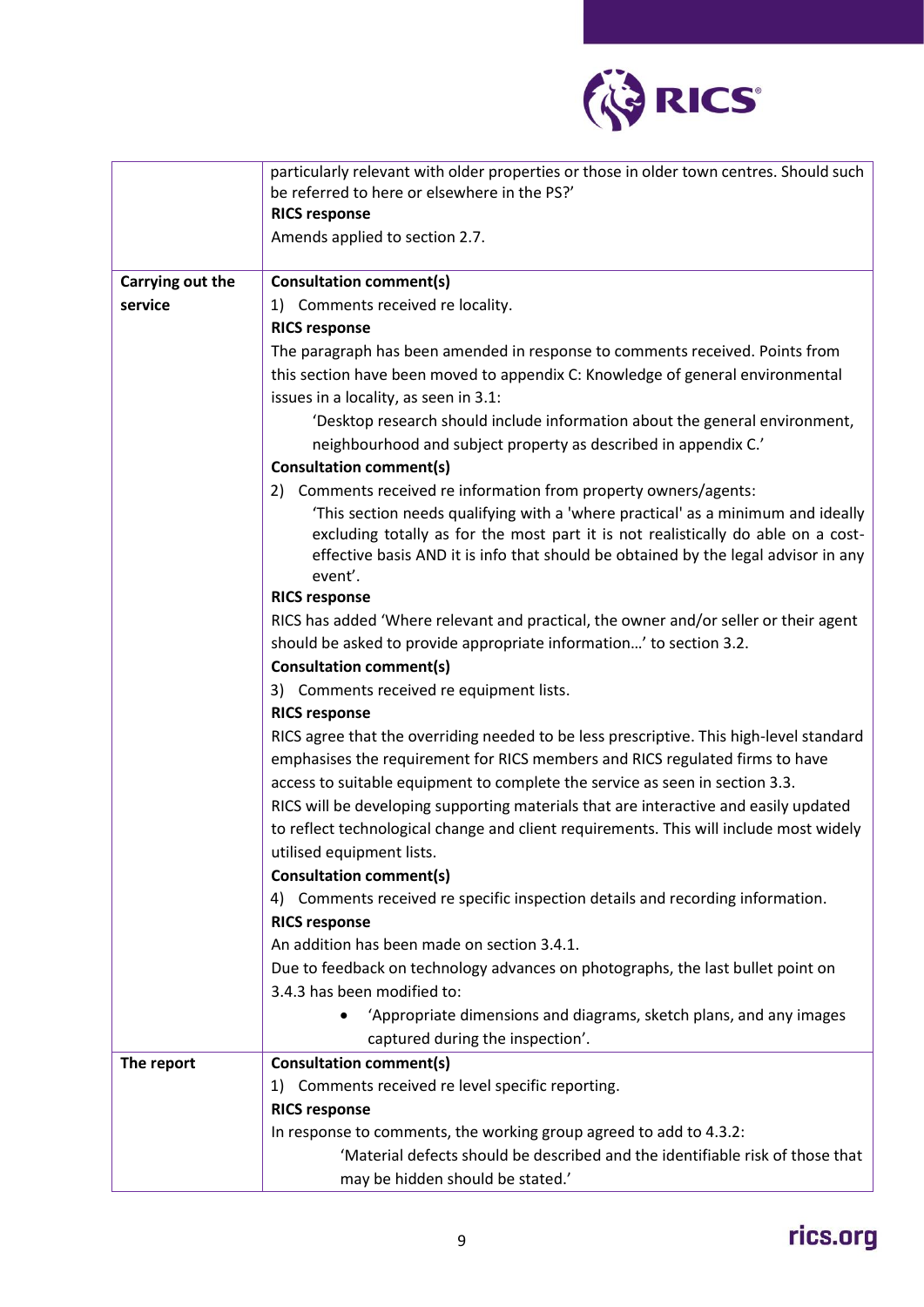

#### **Consultation comment(s)**

2) Comments received re summary or overall opinion.

#### **RICS response**

RICS agreed to remove prescriptive text of where the summary is contained in the report.

#### **Consultation comment(s)**

3) Comments received re risk to occupants section.

#### **RICS response**

4) A new 'must' requirement has been added to highlight that matters which RICS members or regulated firms are aware of that represent a safety risk to occupants must be described in the report. Buy to Let variations added as seen in section 4.7

#### **Consultation comment(s)**

5) Comment received re findings of the report

'There is a big difference between an informal follow up chat on the phone and written replies to written enquiries and the inspecting surveyor with experience will be well aware of this and the need in any event where applicable to fully document anything which goes beyond or is at variance with the content of any preceding formal report for whatever reason.'

#### **RICS response**

RICS agree there is no material rationale to remove the requirement to retain records of client engagement and advise. Records need to be kept so this section has been retained.

The professional statement sets out the expected standard for record keeping. Section 4.10, 3rd bullet point has been amended to replace 'permanent' with written

#### record of the exchange.

#### **Consultation comment(s)**

6) Comments received on Japanese Knotweed.

'The enquiry about Japanese Knotweed should specifically include reference to any Japanese Knotweed Management Plan and also asking whether Japanese Knotweed has been removed from land.'

#### **RICS response**

The working group have made an addition to section 4.6.2 to highlight that the client should be advised to ask their legal adviser on the following examples:

o 'Japanese Knotweed management plan and any associated warranty/guarantee.'

#### **Consultation comment(s)**

7) Several comments were made to highlight the need for this professional statement to include requirements for members and regulated firms on energy matters.

#### **RICS response**

A new section has been added on energy matters, see section 4.7. This includes a new 'must' requirement:

'At all levels of service RICS members and regulated firms **must** be able to identify and advise on defects and deficiencies caused by inappropriate energy efficiency measures implemented at the subject property.'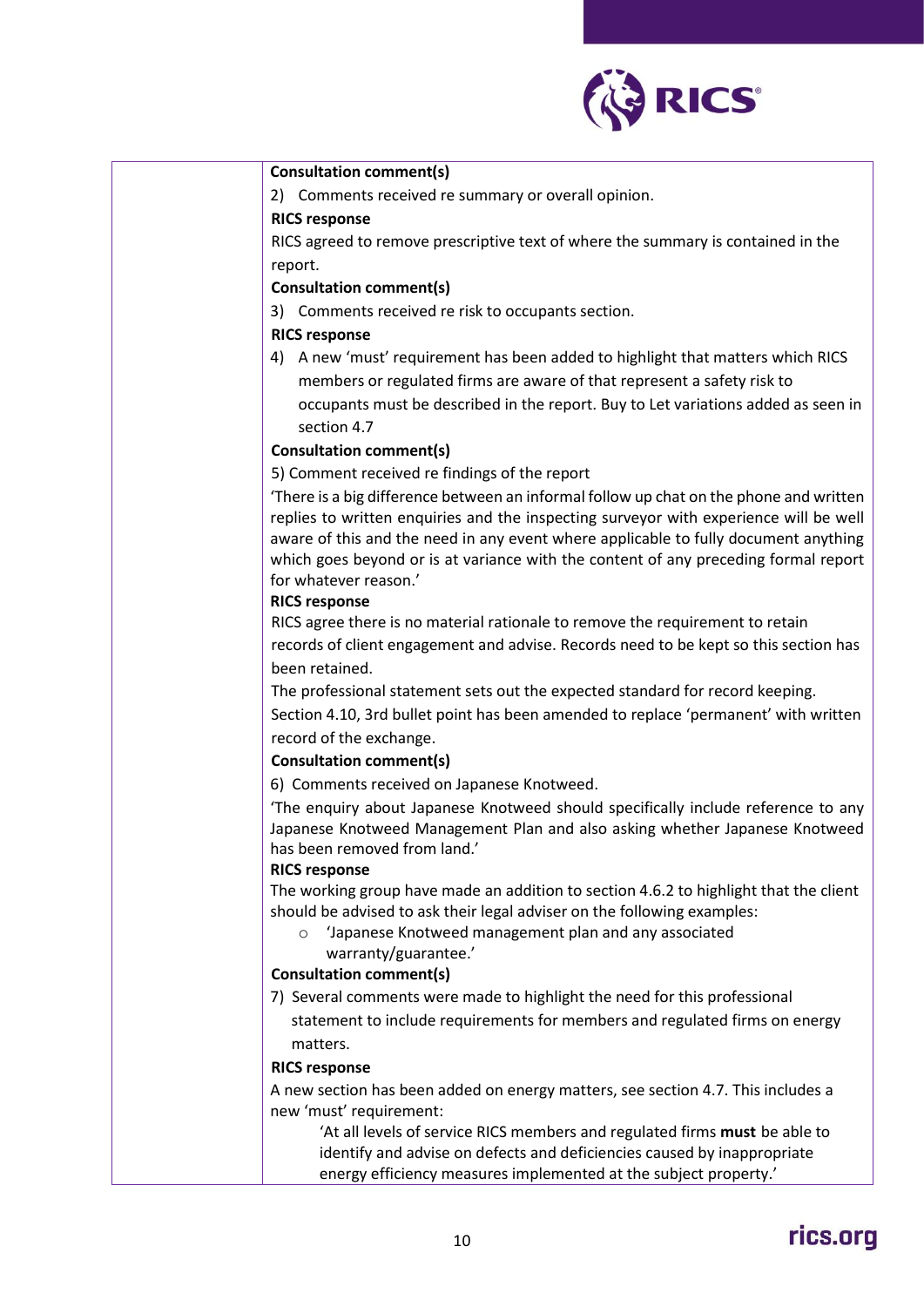

| Levels of                | <b>Consultation comment(s)</b>                                                         |
|--------------------------|----------------------------------------------------------------------------------------|
| inspection               | Comments received on appendix B on benchmarking levels of inspection.                  |
|                          | <b>RICS response</b>                                                                   |
|                          | For clarity and consistency, this appendix design format has been restructured. Key    |
|                          | amends have been made to highlight the minimum standard expected for each level        |
|                          | of service.                                                                            |
|                          |                                                                                        |
|                          | Windows:                                                                               |
|                          | Include opening of one on each elevation for level one; open one on each elevation     |
|                          | and one of each different type at level two and attempt to open all windows at level   |
|                          | three.                                                                                 |
|                          | Inspection chambers and underground drainage have their own outlined level of          |
|                          | inspection.                                                                            |
|                          | Grounds:                                                                               |
|                          | A general sentence has been added for grounds.                                         |
| <b>Terms of</b>          | <b>Consultation comment(s)</b>                                                         |
| engagement               | Comments received on appendix D on minimum requirements for terms of                   |
|                          | engagement from the formal consultation channel and outside of it, highlight the       |
|                          | importance of prescribing terms of engagement requirements. Members also               |
|                          | highlighted the need for terms of engagement templates for their service.              |
|                          | <b>RICS response</b>                                                                   |
|                          | Upon review from RICS regulation, legal experts and the working group, and in<br>1)    |
|                          | response to the feedback, minor amends have been made to this appendix                 |
|                          | including the addition of:                                                             |
|                          | The nature and the intended future use of the property.<br>$\circ$                     |
|                          | Cancellation rights.<br>$\circ$                                                        |
|                          | Forewarning any restrictions due to health and safety implications that may<br>$\circ$ |
|                          | arise on the day of inspection.                                                        |
|                          | Confirm that any fees taken in advance are not client money and not subject<br>$\circ$ |
|                          | to the RICS client money protection scheme.                                            |
|                          | RICS will be providing a terms of engagement template that follows the<br>2)           |
|                          | requirements set out in the professional statement.                                    |
| <b>Risk to occupants</b> | <b>Consultation comment(s)</b>                                                         |
| - safety hazards         | 1) Comments received on risk to occupants re fire safety.                              |
|                          | <b>RICS response</b>                                                                   |
|                          | Although the list in appendix E is not intended to be exhaustive, points have been     |
|                          | amended to include references to fire precaution and protection measures;              |
|                          | implications of external wall systems and their combustibility/ incorrect fixing; and  |
|                          | unsecure fireplace surrounds.                                                          |

A comprehensive schedule of comments and responses to the consultation process is available upon request.